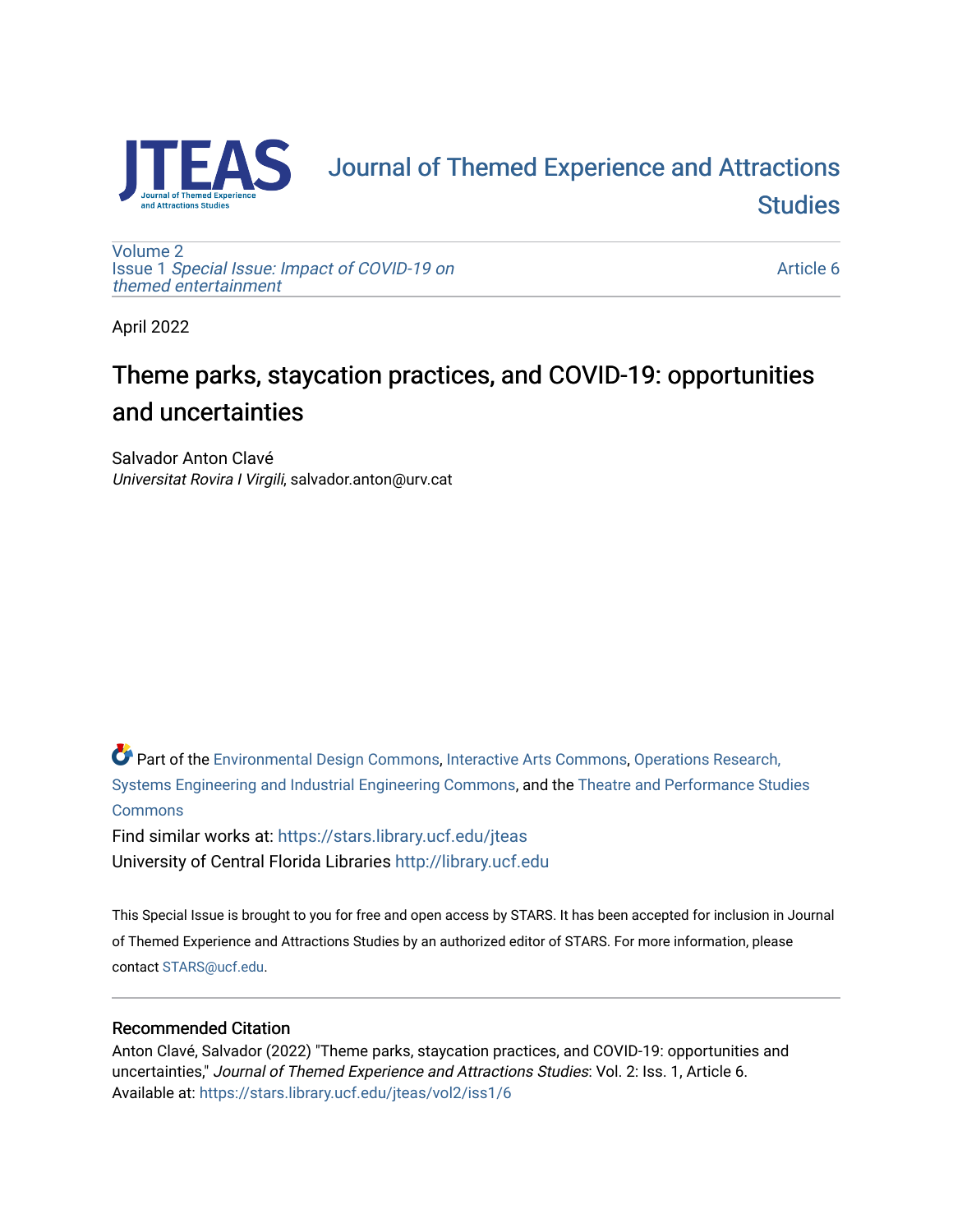

Journal of Themed Experience and Attractions Studies 2.1 (2022) 21–25

## Theme parks, staycation practices, and COVID-19: opportunities and uncertainties

Salvador Anton Clavéa\*

<sup>a</sup> Universitat Rovira i Virgili, Facultat de Turisme i Geografia, C/ Joanot Martorell, s/n 43480 Vila-seca, Catalonia, Spain

#### **Abstract**

The effects of COVID-19 on the market transformation of the theme park industry has been significant in the short term because of travel restrictions. Challenges, impacts, responses, and strategies might vary from one region to another and even from one theme park to another. However, it can be assumed that domestic travel will continue to have an effect on the theme park industry during the months to come and likely beyond the pandemic. In this context, the "staycation" is becoming a booming trend in the leisure, entertainment, and tourism industry, creating new, current, and future unexpected economic winners and losers. Nevertheless, to what extent this reactive travel behavior under the pandemic will become permanent in the mid- and long-term is rather uncertain. In any case, the attraction of domestic visitors to theme parks as a staycation holidaying practice needs to be connected with the engagement of parks in the ongoing process of societal lifestyle changes shaping customers' decision-making. Whether this strategy could be useful to a particular theme park remains relatively unknown. In any case, more research is needed on the long-term effects of the pandemic in the theme park industry considering the characteristics of specific theme parks and their locational, contextual, human agency, and path dependency issues.

**Keywords:** staycation; theme parks; COVID-19.

#### **1. Introduction**

This essay builds upon the reflections in "The changing role of tourism-oriented theme parks as everyday entertainment venues during COVID-19" (see Anton Clavé et al., 2022). Aside from theme parks across the world having been closed for several months during the first year of the pandemic and, in most cases, having reopened under operational regulations and limited capacity, since 2020 COVID-19 has confronted the theme park industry with downsized mobility and long- and medium-haul travel restrictions (TEA/AECOM, 2021). In contrast, domestic travel appears as one of the more significant components for the recovery together with vaccine passports and extended vacations (Baidin, 2021). Challenges, impacts, responses, and strategies might vary from one region to another and even from one theme park to another. In any case, at the time of writing (winter 2021/2022), COVID-19 is still evolving and countries continue to enact travel and capacity restrictions. Therefore, it can be assumed that domestic travel will continue to have an effect on the theme park industry during the months to come and likely beyond the pandemic. In fact, the staycation, as highlighted by an article in *The Economist* (Anon., 2021a), is becoming a booming trend in the leisure, entertainment, and tourism industry, creating new, current, and future unexpected economic winners and losers.

<sup>\*</sup> Corresponding author. Email: salvador.anton@urv.cat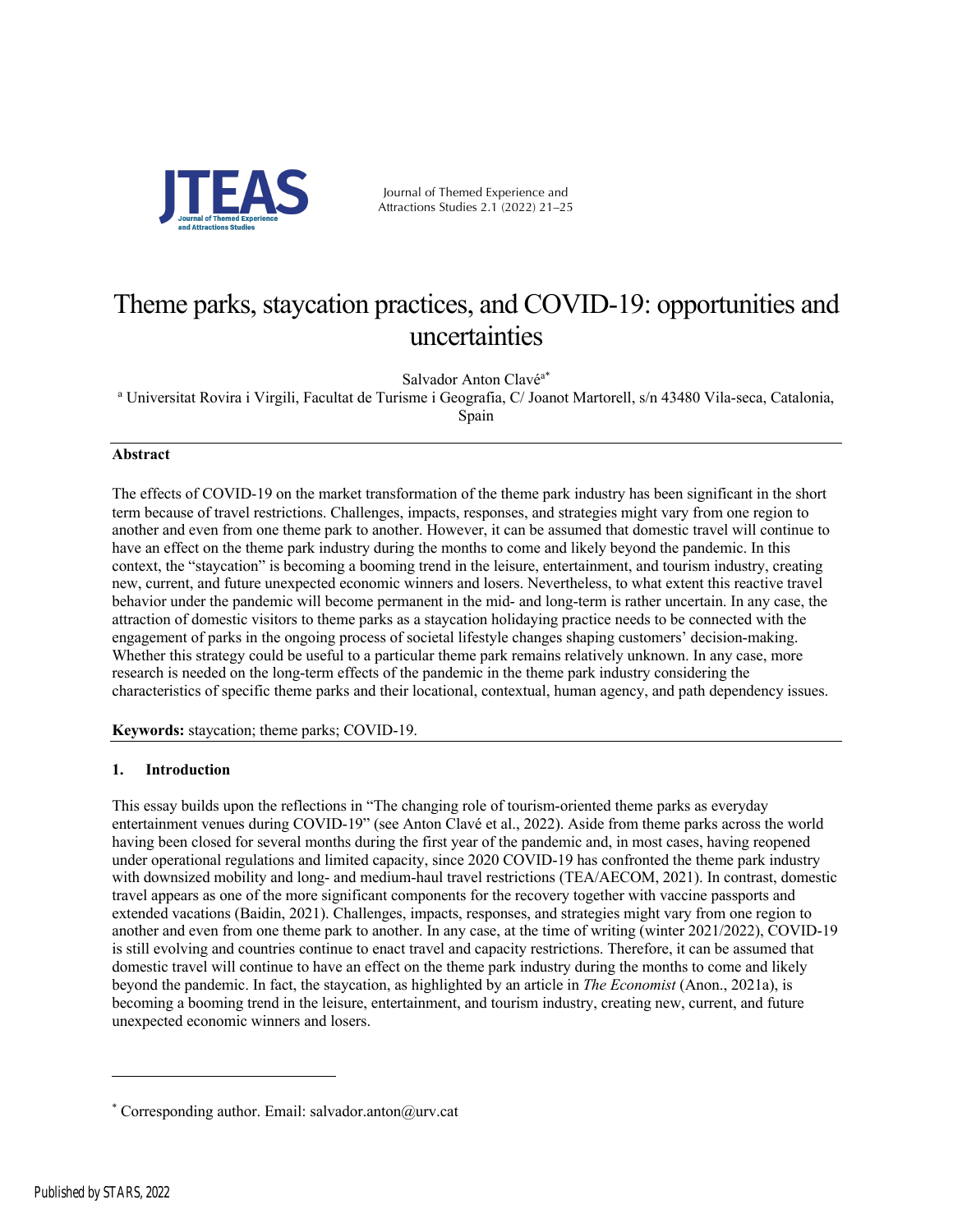Staycation is a concept that was introduced after the 2008 global economic crisis to describe the growth of domestic and local tourism (Rosu, 2020). It has become a prominent trend during the pandemic, as customers look for customized, sure, and safe nearby leisure and entertainment options. Staycation could also play a role in the post-COVID future, reducing the potential vulnerability and increasing the theme parks' business resilience to unexpected new global crisis events.

### **2. Domestic visitors and theme park performance during the pandemic**

In 2020 the business model of theme parks was fully disrupted due to COVID-19-related travel and mobility restrictions, social distancing requirements, capacity constraints, temporary closings, and specific operational adjustments in rides and attractions. All of these measures have had an enormous impact on people's leisure, entertainment, and tourism decision-making and behavior. Both the operational and marketing efforts of theme parks to attract domestic markets in response to travel limitations or inconveniences during much of 2020 and 2021, as well as the decisions made by people when choosing—for entertainment activities—domestic and local day trips rather than international or longer travels (Sivan, 2020) have changed theme park attendance over the past two years. In general, worldwide 2020 attendance data to theme parks indicates changes in the visitor mix of theme parks, including an increase of the proportion of domestic, local, or regional visitors; a dramatic reduction of international and long haul attendees, and a growing importance of repeat and passholder customers. More precisely, in 2020, a year with an estimated worldwide decline in theme park attendance and in theme park spending of more than 58% (IAPPA/WGA, 2021), theme parks that largely rely on resident markets were less vulnerable. This was the case, for example, of China's OCT parks, which reported an average decline in attendance of only 14%, Fantawild parks, which dropped an average of 20%, or Efteling Park in the Netherlands, whose attendance declined by 45% (TEA/AECOM, 2021).

Similarly, according to PGAV Destinations and H2R Market Research (2021), in the U.S., the number of people visiting an attraction located within 50 miles of their home in 2020 grew by 6% compared to 2019. Additionally, season passes and memberships increased in 2020 and ranked much higher than the historical average across all attraction types. In general, parks extended their annual passes and memberships for no additional fee in 2020 and due to this strategy, many of the repeat guests during that year and even in 2021 were existing passholders (TEA/AECOM, 2021). Reports also show that many local visitors were first-time visitors and that theme, amusement, and water parks  $(+8%)$  as well as educational attractions, museums, and galleries  $(+7%)$  were the attractions that recorded the highest increase in first-time visitation (PGAV Destinations & H2R Market Research, 2021). Obviously, the increased relevance of the domestic market will continue until travel restrictions are lifted.

Within this context, the case study in Anton Clavé et al. (2022) has also confirmed the hypothesis that the travel decision-making of visitors and the meaning of the experience when visiting a particular theme park was significantly different in 2020 compared to 2019. More particularly, geolocated social media data from the Twitter accounts of visitors to PortAventura living in Catalonia (where the park is located) was analyzed during the seven days before and after their PortAventura visit in 2019 and 2020. Aside from the expected increase of the proportion of domestic visits to the park, results also indicate that visitors decided to combine the visit to the park with the exploration of other nearby located tourism attractions. This implies a transformation of the conventional theme park visit into a different leisure practice linked to a new "near-to-home" travel trend. Welcoming local visitors looking for a complex travel experience (including visits to other attractions near the park) in their own area (such as they might expect when going "abroad"), the case of PortAventura illustrates a clear example of what is known as staycation (Rosu, 2020).

To what extent this type of practices will remain after COVID-19 cannot be predicted. Indeed, the study by Anton Clavé et al. (2022) only represents one particular case in which the visit to a domestic theme park is connected to a more meaningful and complex decision that can be understood as a staycation practice during the pandemic. Nevertheless, considering the previous reflections on the role of local visitors in the worldwide performance of theme parks, the next section of this essay will discuss domestic travel to theme parks as an unexpected opportunity in a context of uncertainties.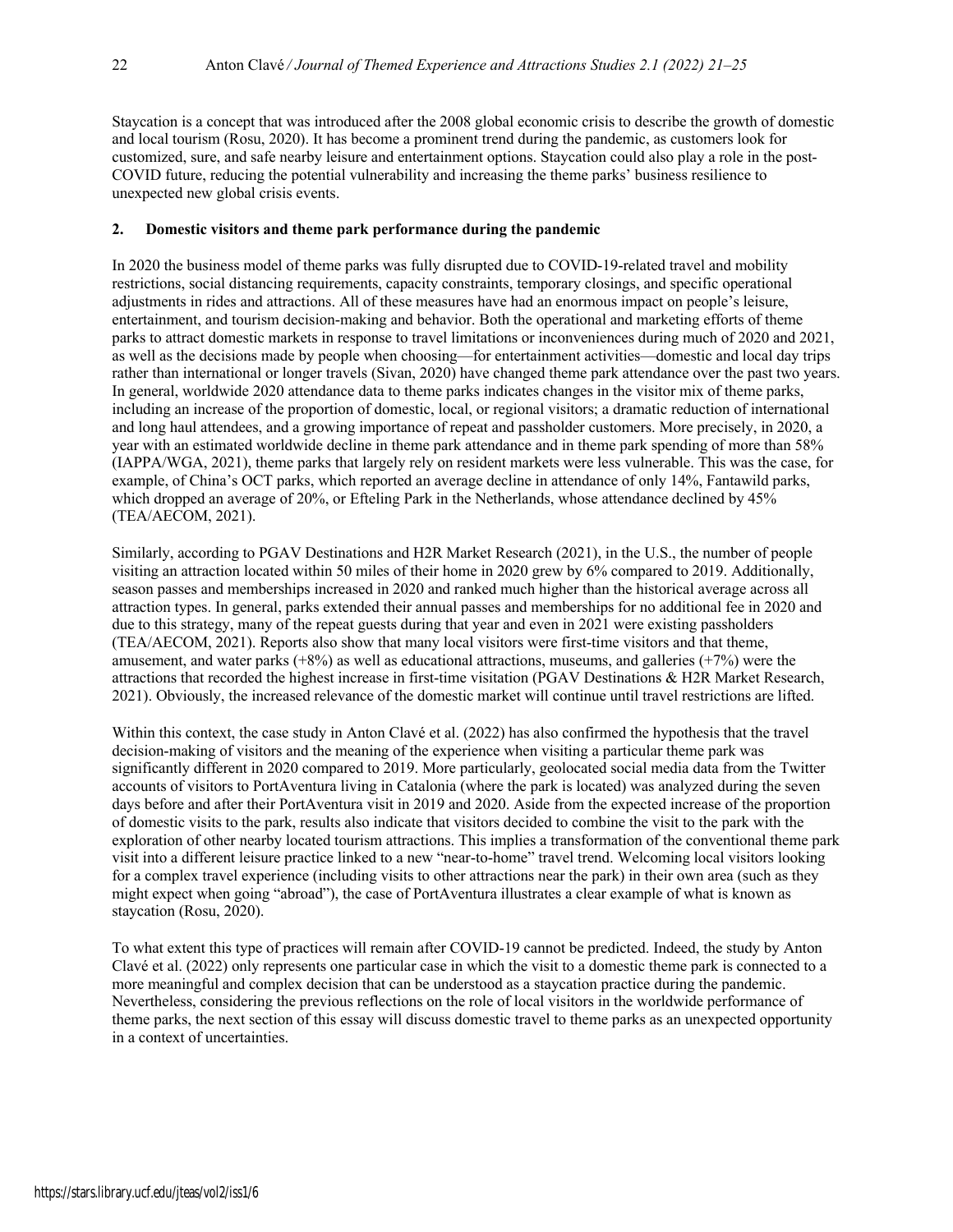#### **3. Staycation tourism practices and post-COVID uncertainties for tourism-oriented theme parks**

A Tiqets survey among more than 7,000 participants in France, Italy, the Netherlands, Spain, the UK, and the U.S. about their tourism choices concluded that in the 2021 summer season, most visitors preferred traveling to destinations close to their home (Voges, 2021). From a conceptual perspective, close-to-home holiday-making refers to a previously non-existent tourism category that emerged during the first decade of the  $21<sup>st</sup>$  century called the staycation. In a recent paper on travel discontinuities, enforced holidaying-at home, and alternative leisure travel futures after COVID-19, Steen Jacobsen et al. (2021) define staycation as "a temporary vacation-like activity during which one remains in or near one's domicile. It seeks to replicate tourism practices that may include engaging in various leisure activities, enjoying different types of food and drink, and drawing upon local or regional recreation and tourism opportunities that are the domain of the visitor economy" (p.2). Staycation is, then, a modality that apparently seems to contravene conventional views on mobility and tourism (Rosu, 2020). Nevertheless, the current travel crisis may provide new relevance to the concept and, even more importantly, to the actual practices of proximity tourism. This is likely because, as Tom Hall, Vice President at Lonely Planet, reflects on Tiqets, "being 'safe' in travel means something different now than what it meant in 2019." In his opinion, "there's an inkling for comfort travel—going to familiar destinations and classic places, and taking less risks back into destinations" (Anon., 2021b).

In this context, theme parks and attractions may wish to reconsider their potential role in the attraction of local visitors and design strategies to manage changes without losing the ability to manage resources and to create new value opportunities. This is known as adaptive resilience (Woyo, 2021) and is related to the capacity to adjust to, learn from, and promote changes when facing a critical situation such as the current pandemic. In the short term, health, political, and economic policies, travel regulations, as well as physical distancing restrictions will further reinforce the general trend towards the regionalization and localization of tourism flows (Niewiadomski, 2020). Hence, for theme parks to have a rich portfolio of products and experiences for domestic visitors is one strategy to ensure their adaptive capacity and resilience.

Nevertheless, to what extent this reactive travel behavior under the COVID-19 pandemic will become permanent in the mid- and long-term remains unclear. Miao et al. (2021), for instance, consider that the consciousness travel restriction salience is likely to influence people's post-COVID travel behavior. However, from an industry perspective, it may be assumed that once we enter the post-COVID era, many theme parks will generally attempt to retrieve their former market share. Therefore, the potential future impact of the increased attraction capacity among domestic visitors can be connected to two main factors: first, to the level of resumption of international and domestic travel and, second, to the capacity of parks to adapt to the differentiated expectations of domestic visitors practicing staycation as a particular modality of tourism rather than merely as a substitute practice.

From this perspective, staycation should be understood as a form of close-to-home tourism mobility that has "meaning" (Rosu, 2020). Staycation requires a set time frame, a sense of a successful vacation, and the full enjoyment of a local offer embedded in the local society and culture. These are important features for the theme park industry because like theme park consumption, staycation consumption is based on a fundamental binary distinction between "everyday life and extraordinary experiences" (Rosu, 2020). This is corroborated by the growing interest, even before the pandemic, in staycation products and specifically designed packages for domestic visitors available through specialized operators such as TUI Sverige or websites such as The Staycation Guide. From this perspective, the potential role of theme parks as entertainment venues for staycation purposes would depend, following Hannam and Zuev (2020), on their capacity to become "meaningful" attractions for visitors living nearby and to make them feel as if they were tourists in their own homes. As stated by the Tiqets report on "the immediate future of tourism: strategies for recovering strong [in the 2021] summer" (Anon., 2021b)*,* from a more operational perspective this implies the need to "revisit the attractions marketing angle" for both the short- and for the mid- and long-term.

Moreover, attracting domestic visitors to theme parks as a staycation holidaying practice refers to engaging them in the various ongoing processes of societal lifestyle changes, including the desire to reduce one's carbon footprint (Rosu, 2020) or to develop new approaches to simple living (Andriotis, 2018). In the current context of the reconceptualization of tourist practices and experiences, the design of staycation theme park products and experiences can have social, economic, and environmental relevance; can help companies undergoing crises reduce vulnerability and build resilience (Woyo, 2021); and can create more attractive domestic tourism opportunities, transforming theme park visits into fully meaningful activities and including, in some cases, a combination of visits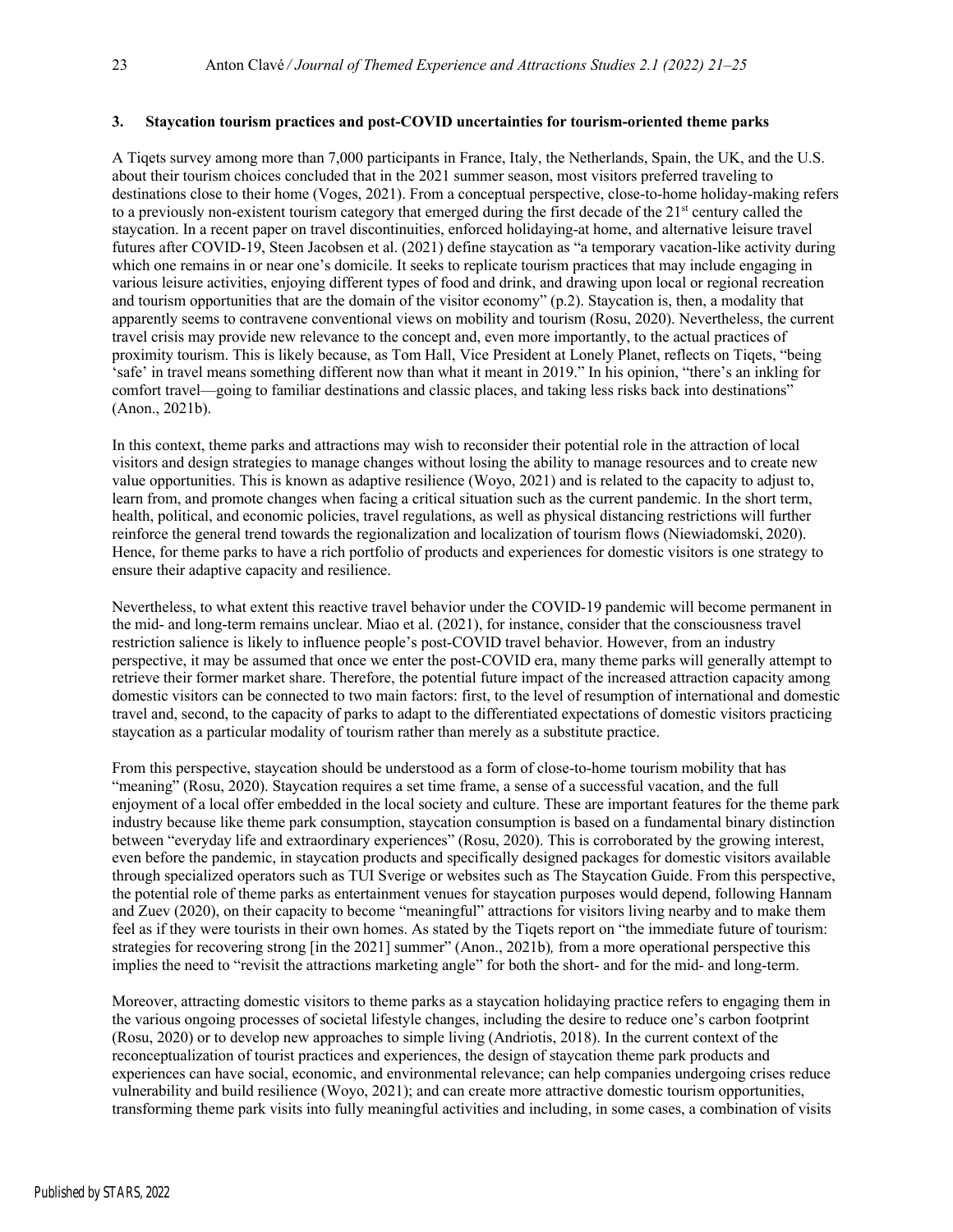to other nearby attractions. This will not radically transform the attraction performance of any particular theme park, especially not that of larger, tourism-oriented, destination, branded theme parks, which need to attract a large number of visitors from all distances. Instead, this places environmental, social, and even political values and concerns at the center of the business resilience of parks. In any case, although there is evidence that not all theme parks are prepared to reconsider their marketing strategies in the mid- and long-term, Dubois and Dimanche (2021) rightfully point out that "this pandemic should act as a reminder, albeit painful, of the importance for [theme parks] to plan even for seemingly extreme contingencies and to grow resilient in case no one can come to the rescue or at least not soon or for long enough" (p.373).

#### **4. Conclusion**

The COVID-19 pandemic has been a major shock for the theme park industry to attract visitors. The key question that remains is, following Niewiadomski (2020, p.654), what is the resulting new configuration going to be? The effects of COVID-19 on the market's transformation of the theme park industry has been significant in the short term because of travel restrictions. Nevertheless, it might be a potential mid- and long-term driver of changes if the observed customer decision-making and travel behavior transformation persists. However, to what extent this may result in future trends is rather uncertain.

Acknowledging the potential mid- and long-term effects on tourist behavior and, particularly, the potential rise of staycation practices after the pandemic is important. This is especially true as it applies to the adaptation of the theme park industry to the needs and desired experiences of domestic visitors and the development of an adjusted value generation strategy. The design of a "delivering meaningful experiences strategy" focusing on close-to-home based visitors instead of an only "attraction visitors tactics" can be useful in terms of increasing the opportunities of destination or tourism-oriented theme parks as attractions for domestic visitors and in terms of improving their future resilience and adaptability. This can also be a strategy for regional parks to increase visitors' value generation when they are "tourists in their own homes." Of course, whether this strategy is useful to a particular theme park remains relatively unknown. In any case, more research is needed on the long-term effects of the pandemic in the theme park industry considering the characteristics of specific theme parks and their locational, contextual, human agency, and path dependency issues.

#### **References**

Andriotis, K. (2018). *Degrowth in tourism: Conceptual, theoretical and philosophical issues*. CABI.

- Anon. (2021a, April 2). How this summer's staycation boom could change the world. *The Economist*. https://www.economist.com/graphicdetail/2021/04/02/how-this-summers-staycation-boom-could-change-the-world
- Anon. (2021b). The immediate future of tourism: Strategies for recovering strong this summer. *Tiqets*. https://www.tiqets.com/venues/resourcesthe-immediate-future-of-tourism/
- Anton Clavé, S., Borràs, J., Ayebakuro Orama, J., & Rovira-Soto, M. T. (2022). The changing role of tourism-oriented theme parks as everyday entertainment venues during COVID-19. In A. Condevaux, M. Gravari-Barbas, & S. Guinand (Eds.), *Tourism dynamics in everyday places: Before and after tourism* (pp. 245-261). Routledge.
- Baidin, I. (2021, May 3) Three post-pandemic travel trends to watch this year. *Forbes*. https://www.forbes.com/sites/forbesbusinesscouncil/2021/05/03/three-post-pandemic-travel-trends-to-watch-this-year/?sh=4f8ba5986a2e
- Dubois, L.-E., & and Dimanche, F. (2021). The futures of entertainment dependent cities in a post-COVID world. *Journal of Tourism Futures*, *7*(3), 364-376. https://doi.org/10.1108/JTF-11-2020-0208

Hannam, K., & and Zuev, D. (2020). Revisiting the local in Macau under COVID-19. *ATLAS Review*, *2*, 19-22.

- IAAPA/WGA (2021). *IAAPA global theme and amusement park outlook: 2020-2024*. International Attractions and Amusement Parks Association, Orlando.
- Miao, L., Im, J., Fu, X., Kim, H., & Zhang, Y. E. (2021). Proximal and distal post-COVID travel behavior. *Annals of Tourism Research*, *88*, 103159. https://doi.org/10.1016/j.annals.2021.103159